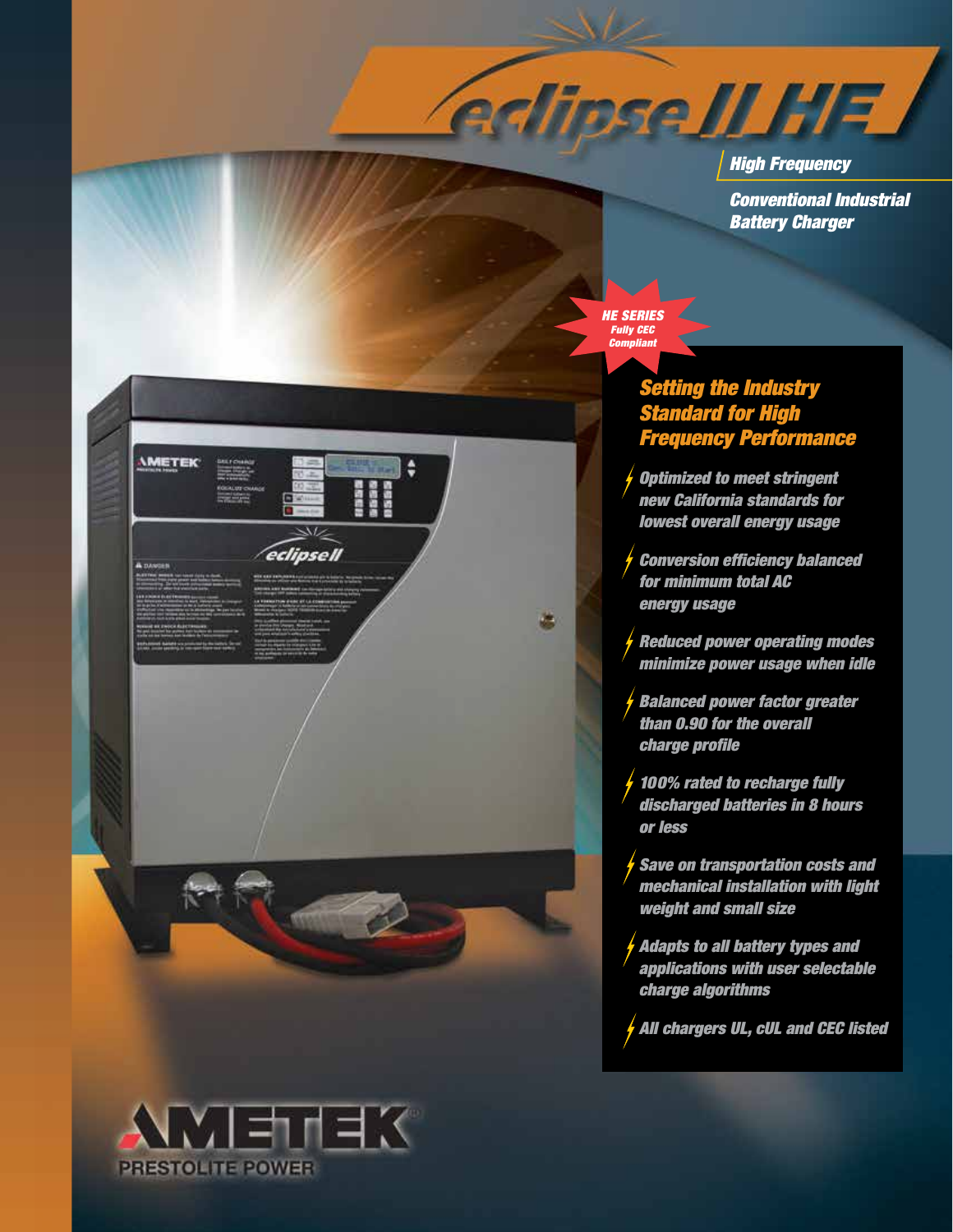





*Side panel is removable for easy access to components*



# *Eclipse II HE*

*The Eclipse II HE series of chargers set a new industry standard for efficiency, accuracy, and flexibility. The charger uses advanced IGBT high frequency power conversion circuitry to provide efficient dependable service. Designed to recharge any 100% discharged flooded lead-acid battery within the charger's rated capacity in 8 hours or less. The Eclipse II HE is engineered for energy efficient charging in one of the most compact packages available on the market today. With the Eclipse II HE, the battery determines its own charge cycle rate based on its state of discharge. The Eclipse II HE constantly monitors the battery's condition to provide the optimum charge with minimal temperature rise and it completes the charge at the proper current regardless of battery age, battery type, or electrolyte temperature.*

## *Efficient, Low Cost Operation*

The advanced design of the Eclipse II HE is extremely efficient at 93%, converting AC power to usable DC power with the minimum possible impact on the utility grid. The  $> 0.95$  power factor minimizes AC amp draw and thereby reduces installation costs.

### *EC2000 Control*

The new EC2000 control is nearly identical in functionality and programmability to AMETEK's popular UC2000 used in the Ultra product line. With a 40 character, alphanumeric LCD display, easy to read information is always available to follow the chargers status. In addition, 4 bright LED's provide charge status at a glance and the sealed membrane keypad allows for easy customer interface.

#### *Energy Saving Features*

Further enhance energy savings by utilizing the EC2000's programmable start modes. Using the Delayed or Time-of-Day start modes of the EC2000 to charge your batteries during off-peak hours can yield up to 50% in additional energy cost saving. The EC2000 also offers Time-of-Day Block-Out to lower utility bills and reduce peak demand by blocking out a period of charging time on one or more chargers.

#### *Automatic or Manual Equalize Operation*

All Eclipse II HE chargers are shipped with Automatic Equalize enabled to ensure that your batteries routinely receive an equalize charge of three hours beyond the normal charger termination. Auto Equalize can be set for one of two options, Number of Cycles, or Day of Week.

When any automatic equalize function is selected, the equalize button on the keyboard is disabled to prevent unnecessary equalize charges. The ability to automatically equalize batteries provides an exact schedule of equalize charges for better battery maintenance and longer battery life.

#### *Control Equalization Cycles*

When an AMETEK BID is attached to the battery, it tracks and records completed charge cycles. When the battery is connected to the charger, the Eclipse II HE reads the BID information to determine how many charge cycles have been completed since it was last equalized. When the number of completed cycles matches the user selected equalize interval, the charger will equalize that battery. This ensures that each battery is equalized at the intervals selected by the customer regardless of which charger is connected.

#### *Battery Cool Down*

Battery cool down allows the battery to cool down before use, which allows for increased control of battery rotation, resulting in increased battery efficiency and longer life. Battery cool down can be programmed from the EC2000 keypad from 0-8 hours in one hour increments. After the recharge is complete, the display will read "battery cool down" until the predetermined cool down period has ended, at which time the charge complete LED is illuminated.

#### *Regulation*

The Eclipse II HE is designed to hold the finish voltage rate to within  $+/-1\%$  and the finish current to within +/-2% over a wide range of line voltage variations.

#### *Cabinet Design*

Flexible cabinet design allows charger to be mounted on a shelf or the wall without additional brackets. The legs are simply removed from the bottom of the charger and bolted to the rear panel to convert the charger from shelf mounting to wall mounting. Chargers can be stacked up to three high.

#### *Quiet Fan Cooling*

The Eclipse II HE utilizes an advanced fan design to cool the electronics, extending life while providing low sound levels for quiet operation.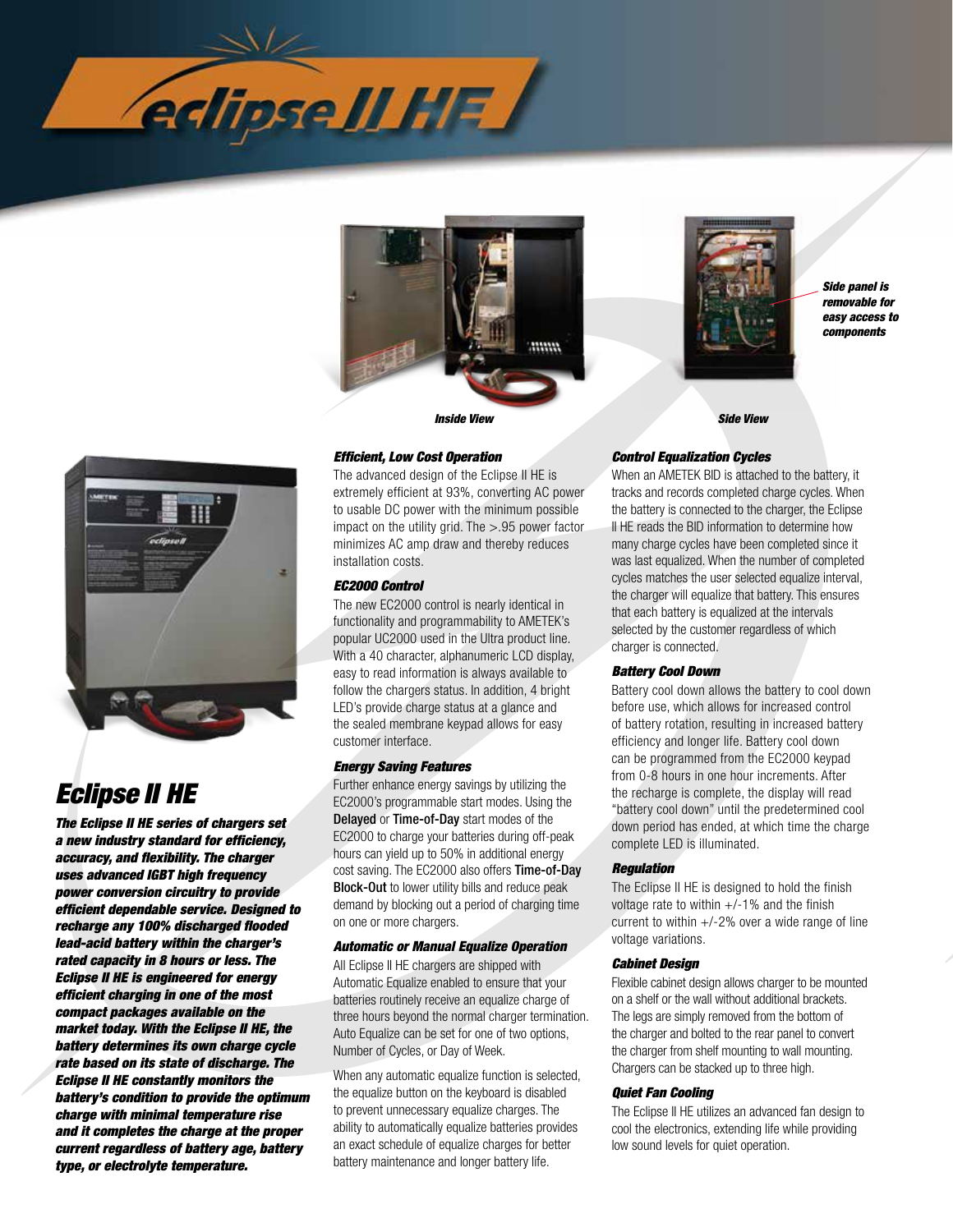

#### *3 Year Full Warranty*

Repair costs are minimized through a 3 year full warranty for the original purchaser. Warranty covers labor, travel, and parts replacement.

#### *Prevent Overcharging*

Back-up timers protect your batteries from overcharging by shutting the charger off in the event that the battery does not reach 80% charged in 9 hours, or does not reach charge complete within 4 hours of reaching the 80% charged point. The charger also monitors the ampere hours returned and if the ampere hours returned exceed the rated ampere hour capacity by 125%, the charger will shutdown, protecting your battery from harmful overcharging. (150% on equalize cycles.)

#### *Charge Cycle Archive*

The Eclipse II HE will collect and save 21 items of charge cycle information for the last 500 charge cycles. This valuable information can then be reviewed manually from the front panel, or it can also be downloaded wirelessly using our DataLink<sup>2</sup> system.

#### *Operating Modes*

Multi-cell: automatically matches output voltage to battery

Fixed-cell: set for specific battery voltage. rejects others

BID Mode: information programmed in BID determines charger operation

Timer Start: operated as a manual timer for maintenance and shop charging

#### *Charges all Battery Types*

The precisely controlled output of the Eclipse II HE allow this charger to charge all battery types. It charges flooded lead acid batteries as well as Gel Cell and AGM with just a few keypad entries to change the programming. In addition to pre-programmed charging algorithms, there is a programmable custom curve available for special application or future battery developments.

#### *Battery Identification Module*



The functionality of the Eclipse II HE charger can be greatly enhanced through the addition of the optional Battery Identification Module, BID. The BID is programmed with

battery information including rated AH capacity, rated voltage, battery type and more.

Batteries with BIDs will be automatically recognized by the charger, allowing the charger to charge at the proper voltage and current levels for the type of battery connected. The BID eliminates any manual charger settings.

#### *BID with Ampere-Hour Accumulator*



When equipped, a battery with an amperehour accumulator BID will transmit to the EC2000 control, the updated AH data. The accumulated AHs

for both charge and discharge cycles are stored in the BID along with the lifetime average battery temperature, and is readable from the EC2000 control and through the DataLink<sup>2</sup> System.

#### *BID with Electrolyte Sensor*



The addition of an electrolyte sensor to the standard BID allows the charger to sense when the connected battery needs to be checked for electrolyte levels.

At charge complete, the BID will send a signal to the charger that the electrolyte level is low, and the control will display a message instructing the operator to check the battery.

#### *Wireless Fleet Management System*

The Eclipse II HE is Datalink<sup>2</sup> compatible. Datalink<sup>2</sup> gives you the opportunity to monitor battery usage and identify bad situations before they become problems that lead to down time.

Datalink<sup>2</sup> greatly enhances the ability to collect charge and discharge data from the charger. The transfer of data occurs wirelessly utilizing our proprietary wireless network in combination with a powerful transceiver. Typical communication range is 1,500 ft in a normal operating environment and with communication between chargers, this range is doubled to a 3,000 ft radius. The actual range in your facility can vary greatly based on numerous factors. It is not necessary for the system to be integrated into the customer's network.